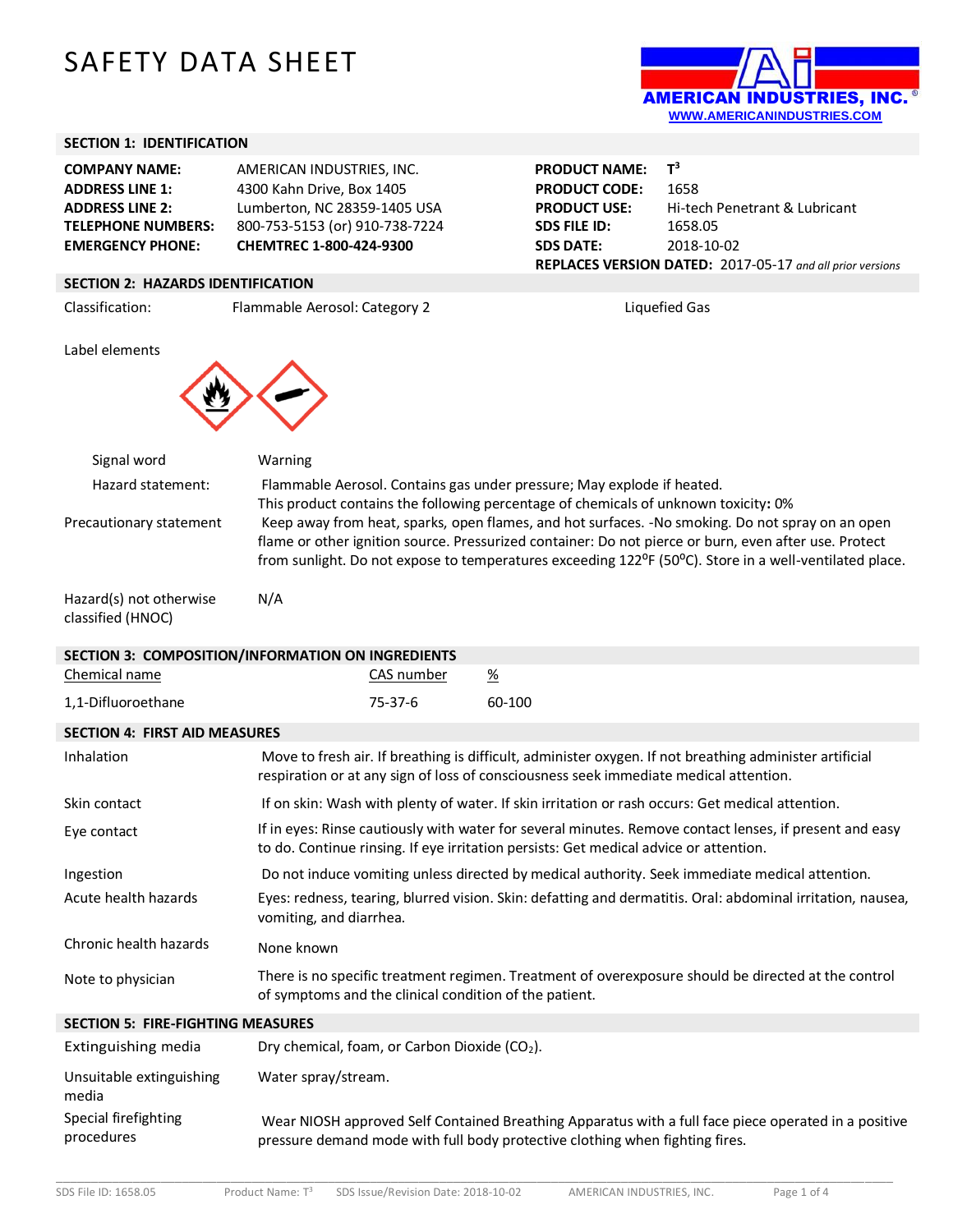| Unusual fire and explosion       | Contents under pressure. Exposure to temperatures above 120°F (49°) may cause bursting. |
|----------------------------------|-----------------------------------------------------------------------------------------|
| hazards                          | Flammable.                                                                              |
| Hazardous combustion<br>products | Oxides of carbon.                                                                       |

## **SECTION 6: ACCIDENTAL RELEASE MEASURES**

| Refer to section VIII for proper Personal Protective Equipment.<br>Clean up with rag or use some non-combustible material like vermiculite, sand or earth.             |
|------------------------------------------------------------------------------------------------------------------------------------------------------------------------|
| Dispose of in accordance with federal, state, and local regulations. Do not reuse, puncture, or<br>incinerate container. Wrap container and place in trash collection. |
| Waste likely considered hazardous waste U161 (Methyl Isobutyl Ketone), under RCRA, however<br>product should be fully characterized prior to disposal (40 CFR 261).    |
|                                                                                                                                                                        |

## **SECTION 7: HANDLING AND STORAGE**

| Handling and storage | Protect from sunlight. Store in a well ventilated place. Do not expose to temperatures exceeding<br>50°C/122°F. Pressurized container: Do not pierce or burn, even after use. Store locked up. |
|----------------------|------------------------------------------------------------------------------------------------------------------------------------------------------------------------------------------------|
| Other precautions    | Flammable vapors may collect in low lying areas.                                                                                                                                               |
| Incompatibility      | Strong oxidizers.                                                                                                                                                                              |

## **SECTION 8: EXPOSURE CONTROLS/PERSONAL PROTECTION**

| Hazardous Component                 | OSHA PEL                                                                                                                                                                                      | <b>ACGIH TLV</b> |
|-------------------------------------|-----------------------------------------------------------------------------------------------------------------------------------------------------------------------------------------------|------------------|
| 1,1-Difluoroethane                  | Not Established                                                                                                                                                                               | Not Established  |
| Engineering<br>controls/ventilation | Material is heavier than air. Material may concentrate in low lying areas. Normal, forced ventilation<br>required to meet TLV requirements. Local exhaust ventilation is generally preferred. |                  |
| Respiratory protection              | Wear NIOSH/MSHA approved organic vapor respiratory protection if listed exposure limits (see above<br>in Section 8) are exceeded.                                                             |                  |
| Personal protective<br>equipment    | Safety glasses.                                                                                                                                                                               |                  |
| <b>Additional Measures</b>          | Wash hands thoroughly with soap and water after use. Use good industrial hygiene practices.                                                                                                   |                  |

# **SECTION 9: PHYSICAL AND CHEMICAL PROPERTIES**

| Appearance                                      | Clear, colorless aerosol.          |            |
|-------------------------------------------------|------------------------------------|------------|
| Odor                                            | Solvent odor.                      |            |
| Odor threshold                                  | .68ppm                             |            |
| <b>Boiling point</b>                            | <-20°F (-29°C)                     |            |
| <b>Freezing Point</b>                           | N/D                                |            |
| Flammability                                    | <b>Extremely Flammable Aerosol</b> |            |
| Flash point                                     | $>60^{\circ}$ F (16°C)             |            |
| Auto-ignition temperature                       | N/D                                |            |
| Upper/lower flammability<br>limits              | Lower: N/D                         | Upper: N/D |
| Vapor Pressure (mmHg)                           | N/D                                |            |
| Vapor density (Air = $1$ )                      | >2                                 |            |
| <b>Evaporation Rate</b>                         | >1.6                               |            |
| Specific Gravity (H20=1)                        | 0.92 @ 77°F (25°C)                 |            |
| pH                                              | N/A                                |            |
| Solids (%)                                      | N/D                                |            |
| Solubility in Water                             | $< 1\%$                            |            |
| Partition Coefficient:n-<br>Octanol/water (Kow) | N/D                                |            |
| <b>VOC</b>                                      | 4.5%                               |            |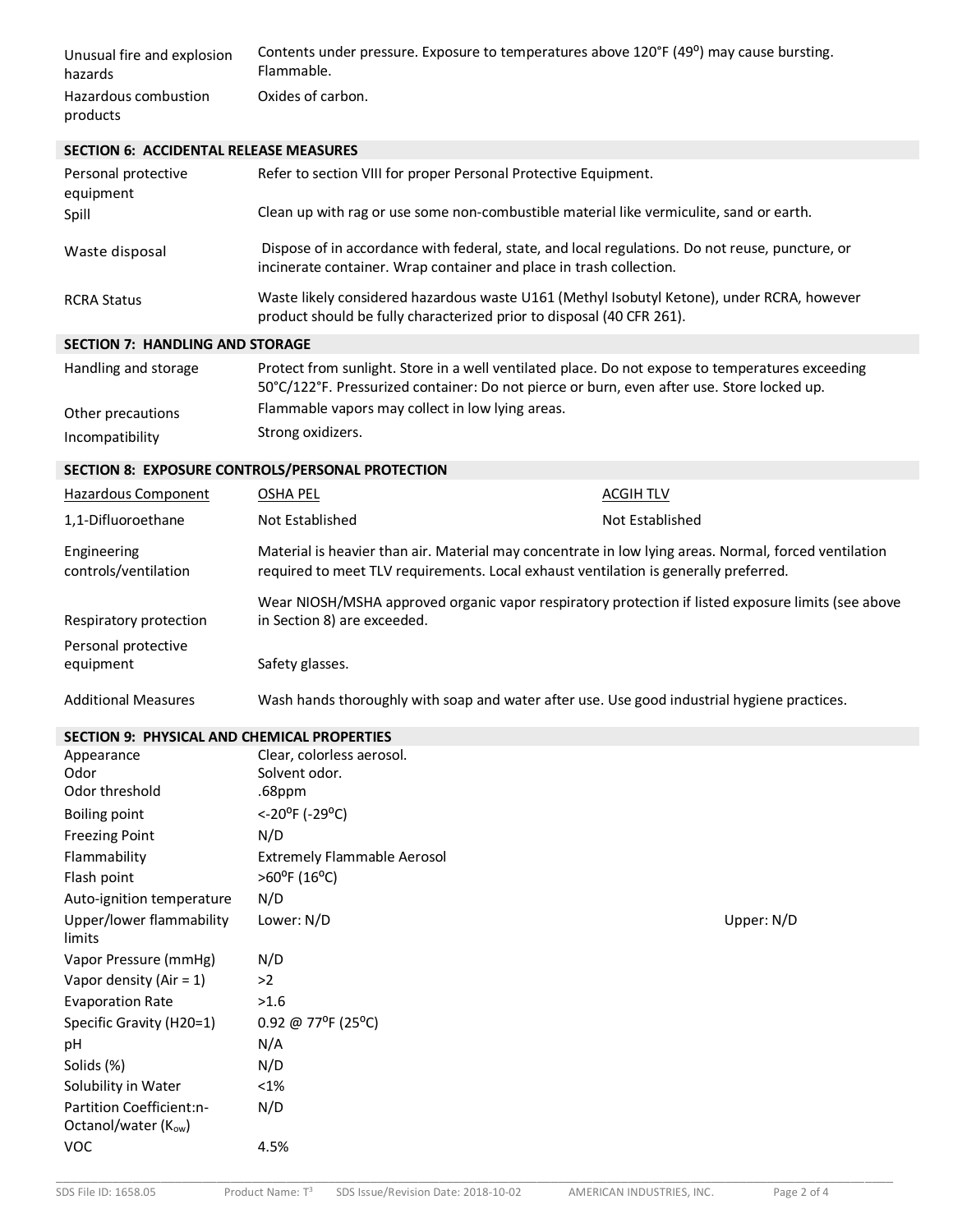| Decomposition | N/D |
|---------------|-----|
| Temperature   |     |
| Viscosity     | N/D |

## **SECTION 10: STABILITY AND REACTIVITY**

| Reactivity                             | Strong oxidizers.                                                                                                                                                                                           |
|----------------------------------------|-------------------------------------------------------------------------------------------------------------------------------------------------------------------------------------------------------------|
| Chemical stability                     | Stable.                                                                                                                                                                                                     |
| Conditions to avoid                    | Temperatures greater than 122°F (50°C) may cause bursting.                                                                                                                                                  |
| Incompatibility                        | Strong oxidizers.                                                                                                                                                                                           |
| Hazardous decomposition<br>products    | Oxides of carbon.                                                                                                                                                                                           |
| Possible hazardous<br>reactions        | None known.                                                                                                                                                                                                 |
| SECTION 11: TOXICOLOGICAL INFORMATION  |                                                                                                                                                                                                             |
| <b>Toxicological information</b>       | Not established.                                                                                                                                                                                            |
| Routes of Entry                        | Eyes, Ingestion, Inhalation, Skin.                                                                                                                                                                          |
| Ingestion                              | Causes gastrointestinal irritation, nausea, vomiting, abdominal cramps.                                                                                                                                     |
| Inhalation                             | Causes dizziness, anaesthetic effects, central nervous system depression, and narcosis.                                                                                                                     |
| Skin contact                           | Brief contact is not irritating. May cause irritation, localized defatting, redness, itching with prolonged<br>or repeated contact. Can be absorbed through the skin with prolonged and widespread contact. |
| Eye contact                            | Causes irritation, redness, tearing.                                                                                                                                                                        |
| <b>Medical condition</b><br>aggravated | None known.                                                                                                                                                                                                 |
| Acute health hazards                   | Eyes: redness, tearing, blurred vision. Skin: defatting and dermatitis. Oral: abdominal irritation, nausea,<br>vomiting, and diarrhea.                                                                      |
| Chronic health hazards                 | None known.                                                                                                                                                                                                 |
| Carcinogenicity                        | This product is not considered to be a carcinogen by IARC, ACGIH, NTP, or OSHA. Other: CA Prop 65.                                                                                                          |

## **SECTION 12: ECOLOGICAL INFORMATION**

| Ecological information   | Not established.                                               |
|--------------------------|----------------------------------------------------------------|
| Biodegradability         | Component or components of this product are not biodegradable. |
| Bioaccumulation          | This product is not expected to bioaccumulate.                 |
| Mobility in soil         | This product is mobile in soil.                                |
| Other ecological hazards | None known.                                                    |

#### **SECTION 13: DISPOSAL CONSIDERATIONS**

| Waste disposal     | Dispose of in accordance with federal, state, and local regulations. Do not reuse, puncture, or incinerate<br>container. Wrap container and place in trash collection. |
|--------------------|------------------------------------------------------------------------------------------------------------------------------------------------------------------------|
| <b>RCRA Status</b> | Waste likely considered hazardous waste U161 (Methyl Isobutyl Ketone), under RCRA, however<br>product should be fully characterized prior to disposal (40 CFR 261).    |

|  |  | <b>SECTION 14: TRANSPORT INFORMATION</b> |
|--|--|------------------------------------------|
|--|--|------------------------------------------|

DOT

| UN number                  | Aerosols, Ltd. Qtv |
|----------------------------|--------------------|
| UN proper shipping name    | 1950               |
| Transport hazard class(es) | 2.1                |
| Packing group              | N/A                |
|                            |                    |